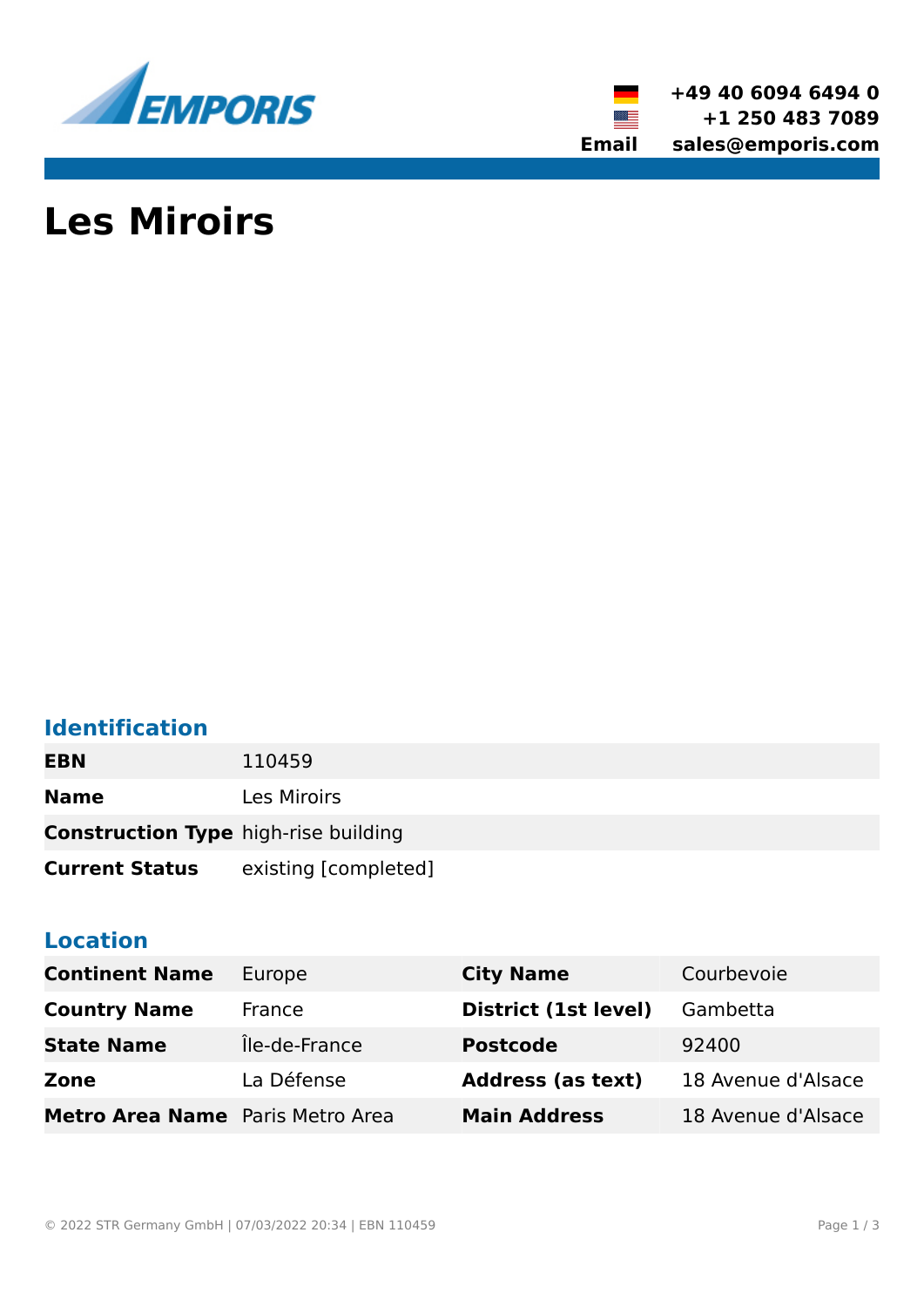

#### **Description**

| <b>Facade System</b>              | curtain wall |             | <b>Architectural style</b>    | modernism          |
|-----------------------------------|--------------|-------------|-------------------------------|--------------------|
| <b>Facade Material</b>            | glass        |             | <b>Main Usage</b>             | office condominium |
| <b>Spatial dimensions</b>         |              |             |                               |                    |
| <b>Height (structural)</b>        |              | $226.38$ ft | <b>Gross Floor Area (GFA)</b> | Buy full PDF       |
| <b>Floors (overground)</b>        |              | 16          |                               |                    |
| <b>Years and costs</b>            |              |             |                               |                    |
| <b>Year (construction</b><br>end) |              | 1981        | <b>Year (last renovation)</b> | 1990               |

#### **Facts**

- Les Miroirs marked a turning point in the architecture of La Défense. It was the first office complex of the so-called third generation.
- Les Miroirs consists of 8 connected parts surrounding a central square. In the middle cylinders decorated by Deverne emerge from a pond located below the buildings.
- Will be demolished to make way for the complex Odyssey.

### **Involved companies**

*Architect....................................................................................................................*

**Henri La Fonta** Paris France

### **Additional company data available for this building**

| <b>Facade Maintenance</b> | Buy full PDF HVAC Supplier | <b>Buy full PDF</b> |
|---------------------------|----------------------------|---------------------|
| <b>System Supplier</b>    |                            |                     |

# **Need additional information? Contact us now!**

| <b>Phone</b> | +49 40 6094 6494 0 |
|--------------|--------------------|
| <b>Phone</b> | +1 250 483 7089    |
| Email        | sales@emporis.com  |

Hamburg 09:00 am - 07:00 pm New York 03:00 am - 01:00 pm Tokyo 04:00 pm - 02:00 am